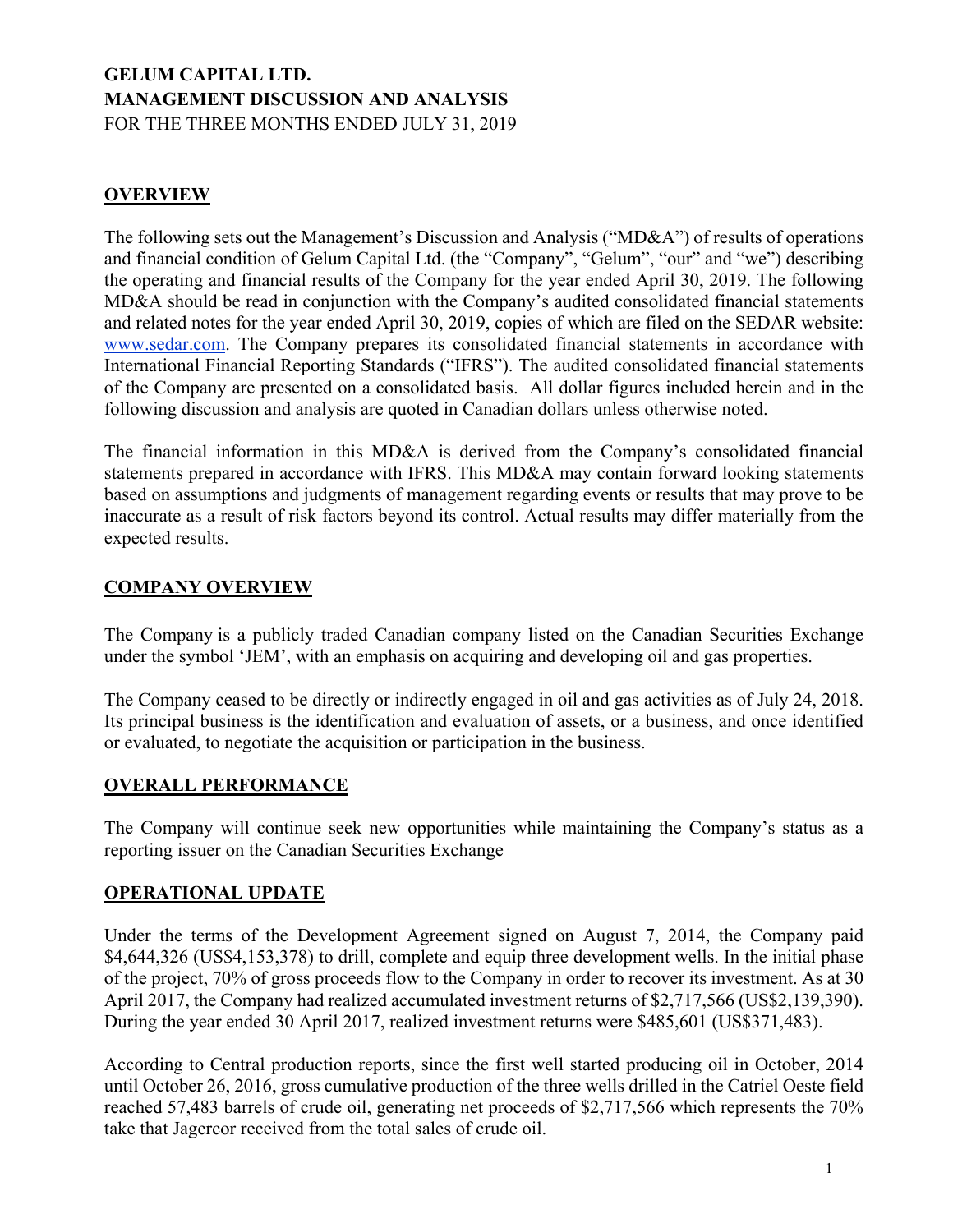The Catriel Oeste concession expired on October 25, 2016. In January, Central advised Jagercor that Central continued to be involved in negotiations with the Rio Negro Province to extend the concession. Then Central advised Jagercor that the Province of Rio Negro rejected its offer, denying an extension of the concession agreement. Central has operated the Catriel Oeste oilfield until the end of February 2017. The Province transfered the asset (concession) to Provincial Hydrocarbons Company. As a result of Central's inability to obtain a concession extension, production rights over the 3 wells terminate.

The Development Agreement has been impacted (and effectively terminated) by Central's inability to obtain a concession extension.

# **RESULTS OF OPERATIONS**

The Company reported net loss and comprehensive loss of \$30,658 for the three month period ended July 31, 2019 (2018 – net income and comprehensive income of \$109,077).

The Company's operating expenses for the three month period ended July 31, 2019, included the following:

- General & administrative of  $$18,715 (2018 $9,529)$
- Business development of  $$185 (2018 $2,069)$

General & administrative of \$18,715 (2018 - \$9,529) difference of \$9,186 is larger compared to the same period of the previous year mainly due to increased accounting and legal fees.

Business development of \$185 (2018 - \$2,069) decreased compared to the same period of the previous year due to the cost reduction for marketing.

# **SUMMARY OF ANNUAL RESULTS**

As required by Form51-102F1 the following is a summary of the Company's financial results for the three most recently completed financial years:

| <b>Year ended April 30</b>                    | 2019      | 2018        | 2017          |
|-----------------------------------------------|-----------|-------------|---------------|
| Net income (loss)                             | \$1,493   | \$(688,900) | \$(3,391,809) |
| Earnings (loss) per share – basic and diluted | \$0.000   | \$(0.146)   | \$(0.036)     |
| Total assets                                  | \$87,481  | \$27,194    | \$500,412     |
| Short-term liabilities                        | \$481,268 | \$455,945   | \$51,092      |
| Long-term liabilities                         | \$173,962 | \$137,505   | \$Nil         |
| Cash dividends declared per share             | \$Nil     | \$Nil       | \$Nil         |

During the year ended April 30, 2017, the Company focused on managing its Catriel Oeste Project until the termination of the contract and actually actively sought new opportunities in Oil  $\&$  Gas sector, mainly in Argentina while maintaining the Company's status as a reporting issuer on the Canadian Securities Exchange.

During the year ended April 30, 2018, the Company focused on managing the sale of JEA. Due to the sale of JEA, the statement of loss and comprehensive loss reflects the consolidated operations of the Company and JEA for the year ended April 30, 2018. The Company recorded a gain on the disposal of subsidiary \$895,505 and a write-off of loan receivable \$675,109.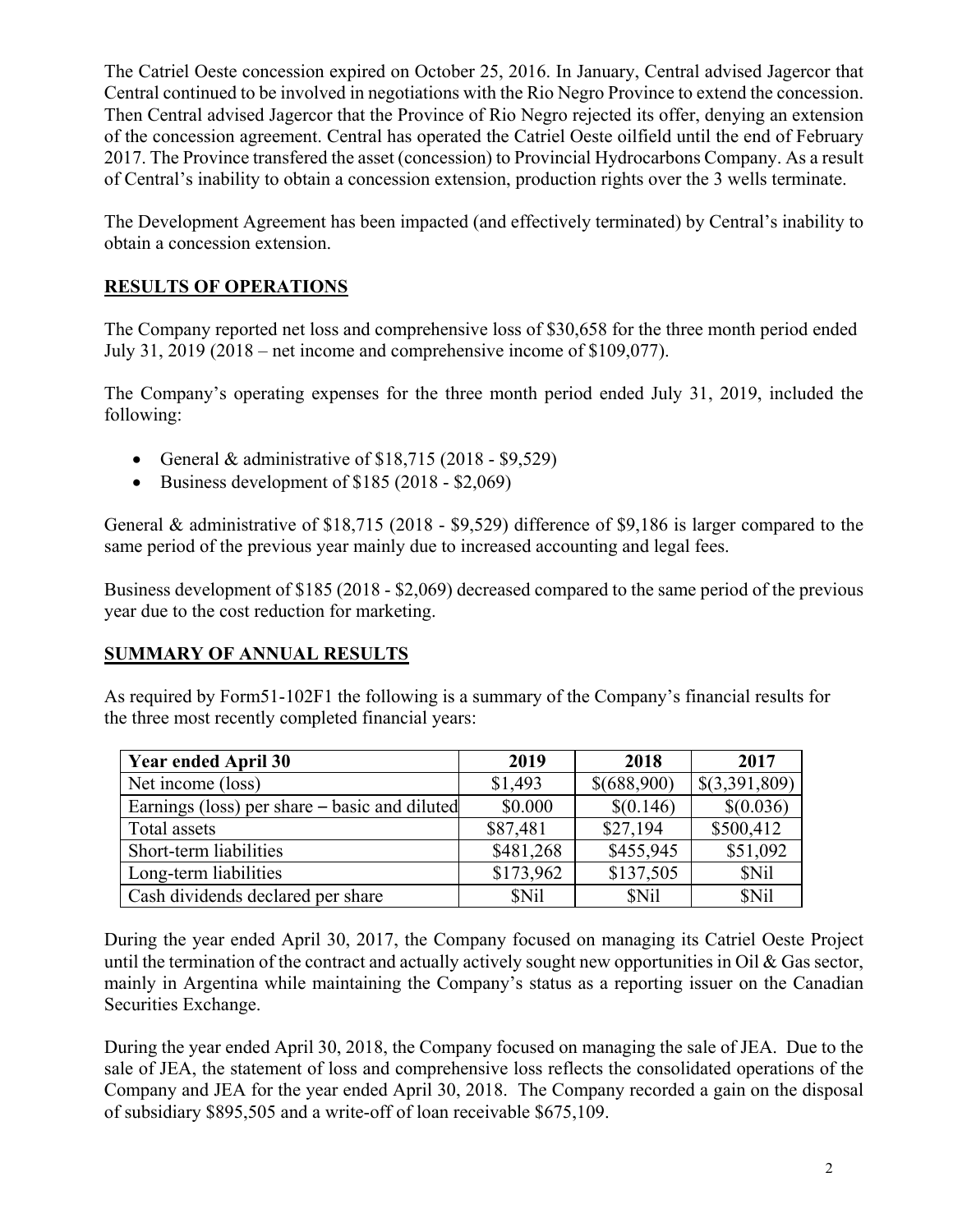During the year ended April 30, 2019, the Company focused on seeking new opportunities and working towards maintaining the Company's status as a reporting issuer on the Canadian Securities Exchange. The statement of loss and comprehensive loss reflects the decrease in operations for the year ended April 30, 2019. The Company recorded a gain on the recovery of loan receivable \$126,004.

# **SUMMARY OF QUARTERLY RESULTS**

| For the quarter ended                              | <b>July 31,</b><br>$2019 - Q1$<br>2020 | Apr 30,<br>$2019 - Q4$<br>2019 | <b>Jan 31,</b><br>$2019 - Q3$<br>2019 | Oct 31,<br>$2018 - Q2$<br>2019 |
|----------------------------------------------------|----------------------------------------|--------------------------------|---------------------------------------|--------------------------------|
| Net income (loss)                                  | $(\$30,658)$                           | $(\$81,583)$                   | (\$11,480)                            | (\$17,507)                     |
| Earnings (loss) per share $-$ basic<br>and diluted | $(\$0.01)$                             | $(\$0.01)$                     | \$0.00                                | \$0.00                         |
| For the quarter ended                              | <b>July 31,</b><br>$2018 - Q1$<br>2019 | Apr 30,<br>$2018 - Q4$<br>2018 | <b>Jan 31,</b><br>$2018 - 03$<br>2018 | Oct 31,<br>$2017 - Q2$<br>2018 |
| Net income (loss)                                  | \$109,077                              | \$834,906                      | $(\$846,409)$                         | $(\$372,519)$                  |
| Earnings (loss) per share $-$ basic<br>and diluted | \$0.02                                 | \$0.02                         | $(\$0.18)$                            | $(\$0.08)$                     |

Following is a summary of the Company's financial results for the eight most recently completed quarters:

The net loss in the quarters ended July 31, 2019, April 30, 2019, January 31, 2019 and October 31, 2018 was primarily due to decreased operations due to the sale of JEA in the year ending April 30, 2018. The net income in the quarter ended July 31, 2018 was primarily due to decreased operating costs associated with the sale of JEA and the receipt of previously expensed loan receivables of \$126,004. April 30, 2018 increased compared significantly with the quarter ended January 31, 2018 mainly to the gain on disposal of the subsidiary JEA. Also to negative exchange differences of \$303,159 for recognizing in this quarter the effects of devaluation in the Argentinean subsidiary when translating the foreign currency items (pesos transactions) to functional currency (US dollars) i.e. adjustment for JEA's investment loss. As well, the \$303,159 contemplate positive exchange differences in parent Company due to depreciation of the Canadian currency against US dollar. All other expenses did not show any significant change, except the above mention

The net loss in the quarter ended April 30, 2017 increased compared significantly with the quarter ended January 31, 2017 mainly to negative result with the Development Agreement Termination \$2,582,244. Also to negative exchange differences of \$64,559 for recognizing in this quarter the effects of devaluation in the Argentinean subsidiary when translating the foreign currency items (pesos transactions) to functional currency (US dollars) i.e. adjustment for JEA's investment loss. As well, the \$64,559 contemplate positive exchange differences in parent Company due to depreciation of the Canadian currency against US dollar. All other expenses did not show any significant change, except the above mention

# **LIQUIDITY AND CAPITAL RESOURCES**

As of July 31, 2019, the Company had net working capital (deficit) of \$(414,156) (April 30, 2019 \$(393,787)) and cash and cash equivalents of \$59,474 (April 30, 2019 - \$84,174). The decrease in cash and cash equivalents is explained by cash used in operations of \$24,700. Management plans to continue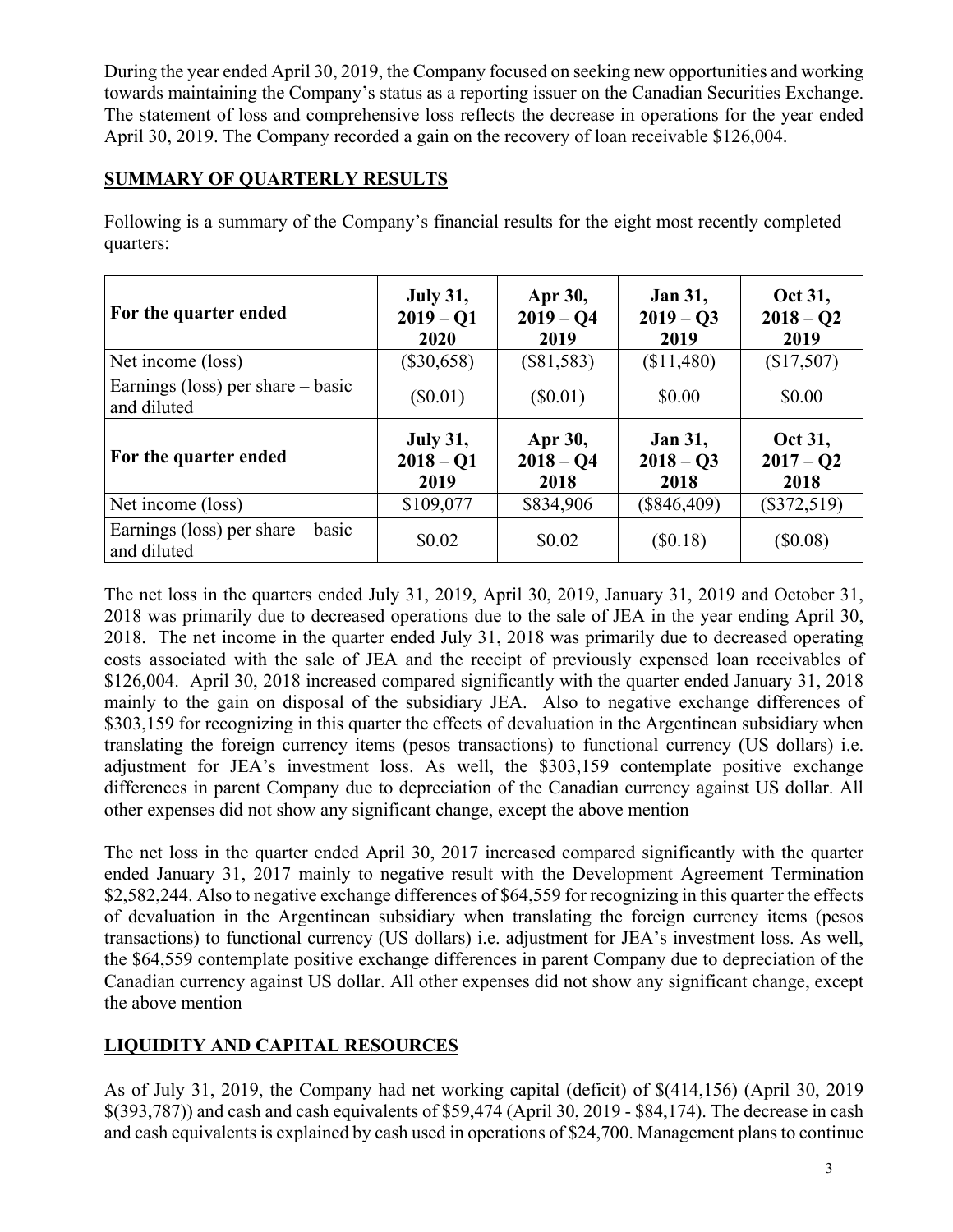analyzing different alternatives to finance the Company's new projects throughout the coming year, either with its own cash flow or private placements.

# **Share transactions:**

During the three month period ended July 31, 2019 the Company did not issue common shares

During the year ended April 30, 2019 the Company did not issue common shares

### **Cash Flow Activities:**

During the three month period ended July 31, 2019 and the date of this report, cash used in operating activities was \$24,700 compared to \$2,118 used during the three month period ended July 31, 2018.

Financing activities during the three month period ended July 31, 2019 were \$Nil compared to a recovery of a loan that was previously expensed totaling \$151,004 in the three month period ended July 31, 2018.

# **OUTSTANDING SHARES**

### **Outstanding Share Data**

As at July 31, 2019 and the date of this report, there were 4,727,433 common shares.

As at July 31, 2019, there were 250,000 share options.

As at the date of this report, there were 250,000 share options.

|                       | Number of shares Share capital |             |
|-----------------------|--------------------------------|-------------|
| Balance July 31, 2019 | 4,727,433                      | \$7,602,883 |

# **OFF-BALANCE SHEET ARRANGEMENTS**

The Company has no off-balance sheet arrangements as at July 31, 2019 or as of the date of this report.

# **TRANSACTIONS WITH RELATED PARTIES**

The amounts due to/from related parties are amounts due to the directors and officers. The balances are unsecured, non-interest bearing and have no specific terms for repayment. These transactions are in the normal course of operations and have been valued in these financial statements at the exchange amount, which is the amount of consideration established and agreed to by the related parties.

|                                    |        | <b>31 July 2019</b> 30 April 2019 |
|------------------------------------|--------|-----------------------------------|
|                                    |        |                                   |
| CEO (shares to be issued)          | 29,200 | 29,200                            |
| Total amount (shares to be issued) | 29,200 | 29,200                            |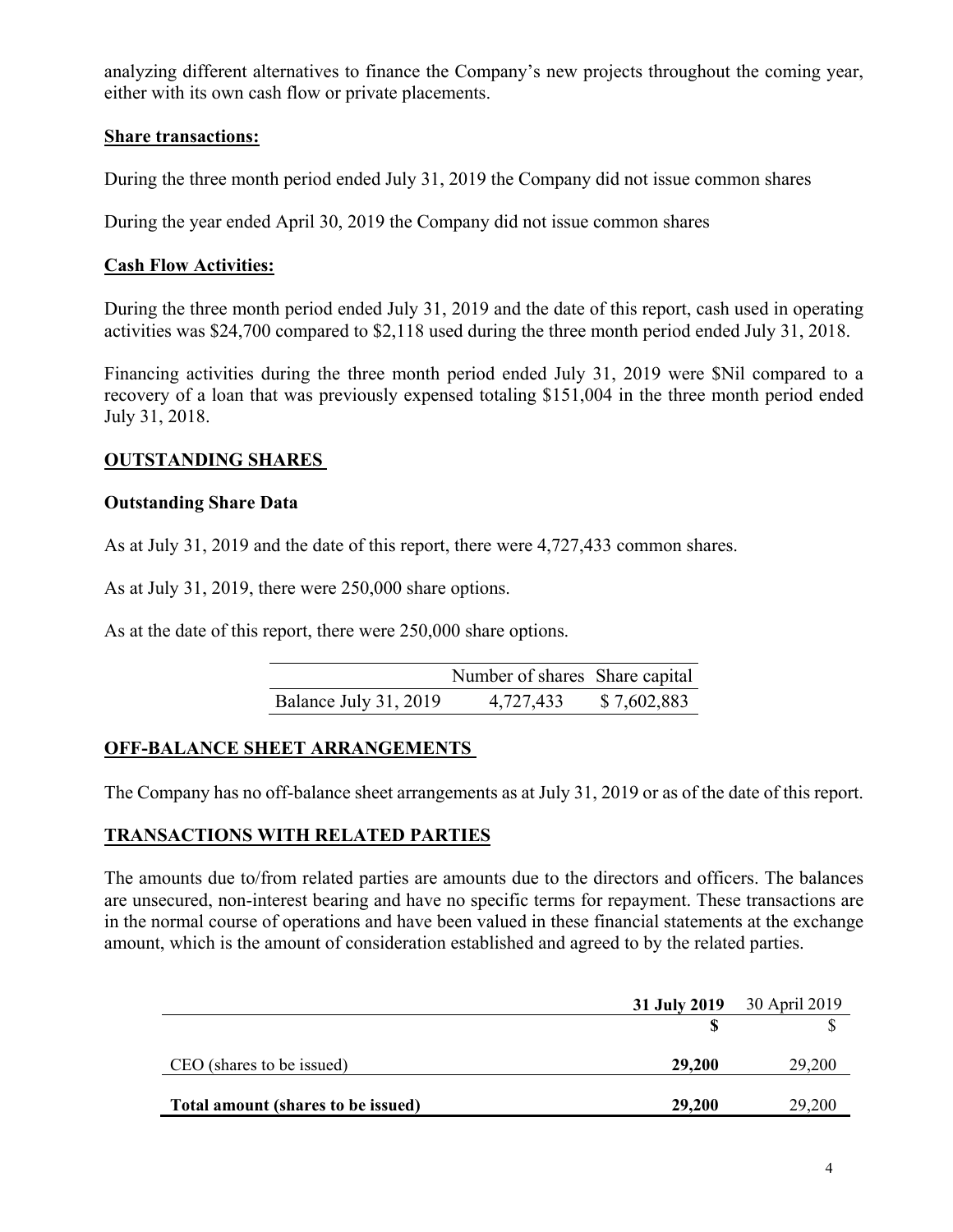As at 31 July 2019, related parties include an incentive bonus payable to compensate the Chief Executive Officer payable in 36,500 common shares at a price of \$0.80 per share. Issuance pending since 2016.

On October 14, 2017, convertible notes were issued to two directors

On April 27, 2018, the Argentinian subsidiary was sold to a director of the Company for \$25,000. The \$25,000 is still outstanding as of April 30, 2018.

As at July 31, 2019, there was \$422,299 (April 30, 2019 - \$422,299) due to related parties. The amounts due to related parties are non-interest bearing, unsecured and due on demand.

There was no remuneration of directors and other members of key management during the three month periods ended July 31, 2019 and July 31, 2018.

# **CRITICAL ACCOUNTING ESTIMATES**

The Company makes estimates and assumptions about the future that affect the reported amounts of assets and liabilities. Estimates and judgments are continually evaluated based on historical experience and other factors, including expectations of future events that are believed to be reasonable under the circumstances.

In the future, actual experience may differ from these estimates and assumptions. The effect of a change in an accounting estimate is recognized prospectively by including it in comprehensive income in the year of the change, if the change affects that year only, or in the year of the change and future years, if the change affects both.

Information about critical judgments in applying accounting policies that have the most significant risk of causing material adjustment to the carrying amounts of assets and liabilities recognized in the financial statements within the next financial year are discussed below:

### i) Exploration and Evaluation Expenditures

The application of the Company's accounting policy for exploration and evaluation expenditures requires judgment in determining whether it is likely that future economic benefits will flow to the Company, which may be based on assumptions about future events or circumstances. Estimates and assumptions made may change if new information becomes available. If, after expenditure is capitalized, information becomes available suggesting that the recovery of expenditure is unlikely, the amount capitalized is written off in the profit or loss in the year the new information becomes available.

#### ii) Title to Oil and Gas Property Interests

Although the Company has taken steps to verify title to oil and gas properties in which it has a Project, these procedures do not guarantee the Partner's title. Such properties may be subject to prior agreements or transfers and title may be affected by undetected defects.

#### iii) Income Taxes

The Company has not recognized a deferred tax asset, as management believes it is not probable that taxable profit will be available against which deductible temporary differences can be utilized.

#### iv) Share-based Payment Transactions

The Company measures the cost of equity-settled transactions with employees by reference to the fair value of the equity instruments at the date at which they are granted. Estimating fair value for share-based payment transactions requires determining the most appropriate valuation model, which is dependent on the terms and conditions of the grant. This estimate also requires determining the most appropriate inputs to the valuation model including the expected life of the stock option, volatility and dividend yield and making assumptions about them.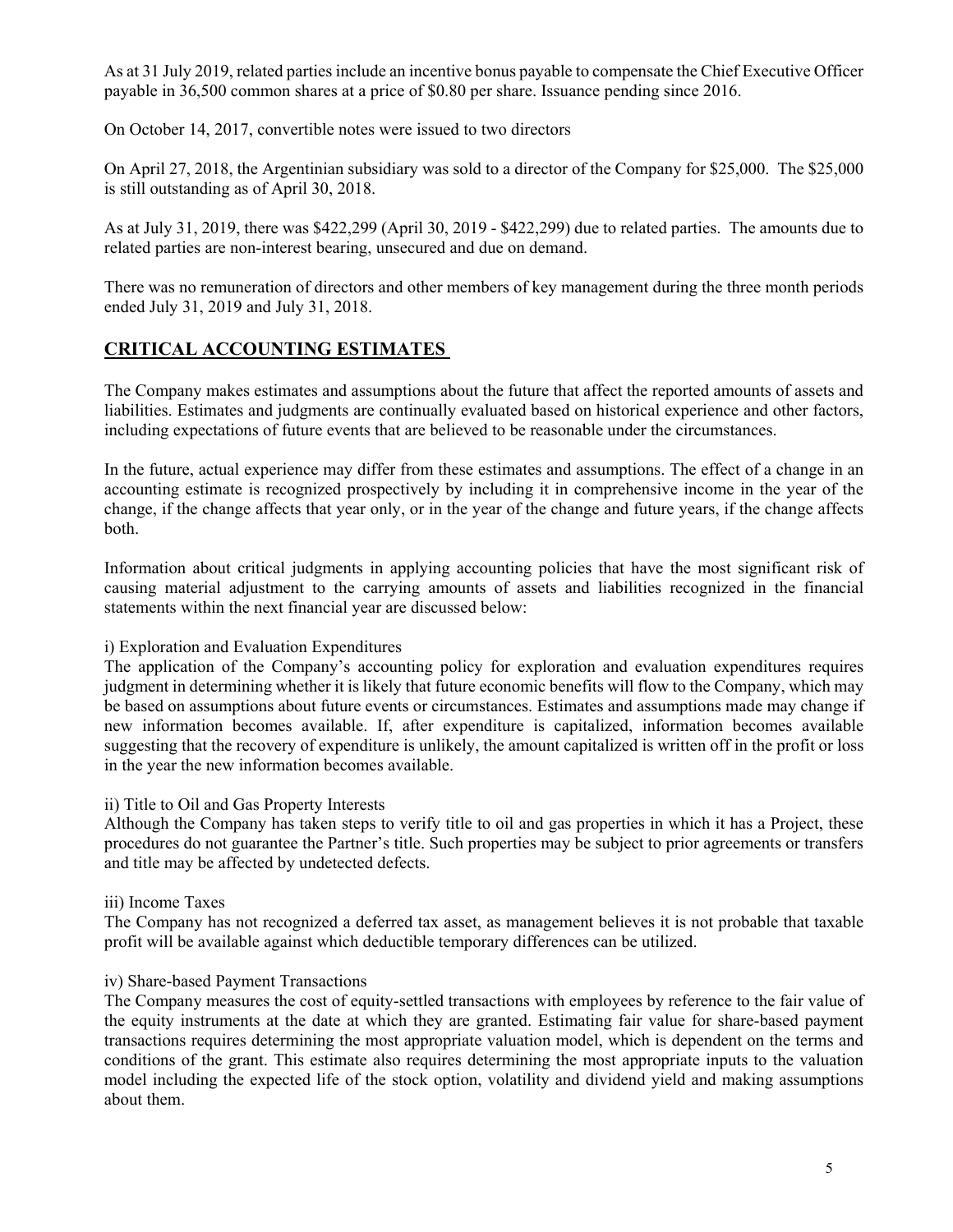v) Foreign currencies

The functional currency of each of the Company's entities is measured using the currency of the primary economic environment in which that entity operates. The Company determined that its functional currency is the Canadian dollar for its parent, and it is the US dollar for its Argentinean subsidiary commencing October 2014, prior to which it was the Canadian dollar. The functional currency of the Company's Argentinean subsidiary was changed to US dollars as a result the Company's investment made and returns received during the year being denominated in US dollars.

Foreign currency transactions are translated into functional currency using the exchange rates prevailing at the date of the transaction. Foreign currency monetary items are translated at the period-end exchange rate. Nonmonetary items measured at historical cost continue to be carried at the exchange rate at the date of the transaction. Non-monetary items measured at fair value are reported at the exchange rate at the date when fair values were determined.

The financial results and position of foreign operations whose functional currency is different from the reporting currency are translated as follows:

- i) assets and liabilities are translated at period-end exchange rates prevailing at that reporting date; and
- ii) income and expenses are translated at average exchange rates for the period.

Exchange gains and losses arising on translation are recognized in accumulated other comprehensive loss.

For a detailed summary of the Company's significant accounting policies, the readers are directed to Note 3 of audited consolidated financial statements for the year ended April 30, 2019 that are available on SEDAR at www.sedar.com.

### **RISKS AND UNCERTAINTIES**

The Company believes that the following risks and uncertainties may materially affect its success.

### **Limited Operating History**

The Company has no history of business or exploitation operations, revenue generation or production history. The Company was incorporated on June 8, 1987 and has not yet generated a significant profit from its activities. The Company is subject to all of the business risks and uncertainties associated with any new business enterprise, including the risk that it will not achieve its growth objective. The Company anticipates that it may take several years to achieve positive free cash flow.

#### **Exploration, Development and Operating Risks**

The exploration for and development of oil and gas properties involve significant risks, which even a combination of careful evaluation, experience and knowledge may not eliminate. Few properties that are explored are ultimately developed into producing oil and gas. There can be no guarantee that the estimates of quantities and qualities of production disclosed will be economically recoverable. With all operations there is uncertainty and, therefore, risk associated with operating parameters and costs resulting from the scaling up of extraction methods tested in pilot conditions. Oil and Gas exploration is speculative in nature and there can be no assurance that any hydrocarbon discovered would result in an increase in the Company's resource base.

The Company's operations are subject to all of the hazards and risks normally encountered in the exploration, development and production of oil and gas. These include unusual and unexpected geological formations, rock falls, seismic activity; flooding and other conditions involved in the production of the hydrocarbon, any of which could result in damage to, or destruction of, other producing facilities, damage to life or property, environmental damage and possible legal liability. Although precautions to minimize risk will be taken, operations are subject to hazards that may result in environmental pollution and consequent liability that could have a material adverse impact on the business, operations and financial performance of the Company.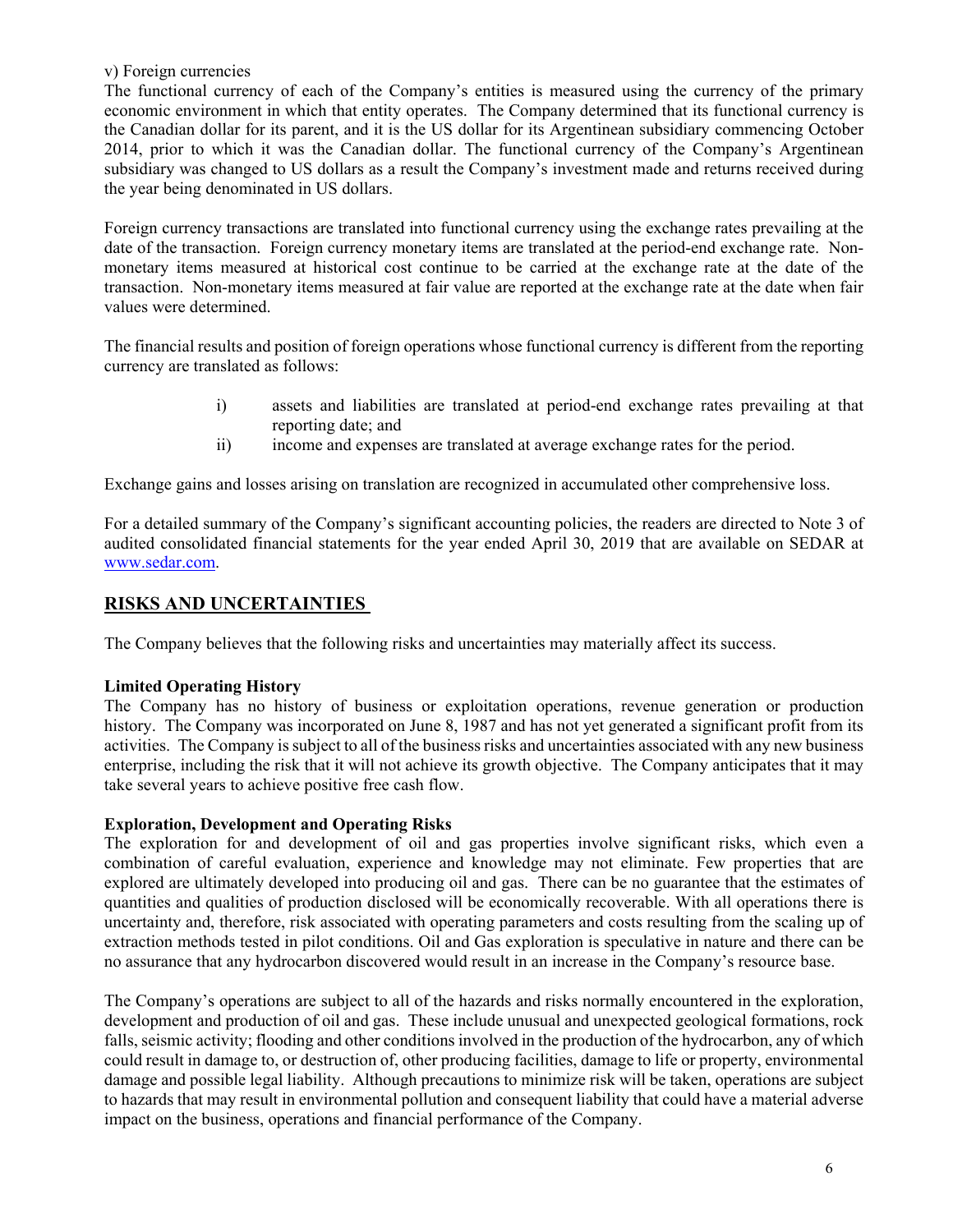#### **Fluctuating Commodity Prices**

The economics of hydrocarbon exploitation is affected by many factors beyond the Company's control, including commodity prices, the cost of operations, variations in the grade and production and fluctuations in the market price of the commodities. Depending on the price of the commodities, it may be determined that it is impractical to continue the exploitation operation. Oil and Gas prices are prone to fluctuations and the marketability is affected by government regulation relating to price, royalties, allowable production and the importing and exporting of the commodities, the effect of which cannot be accurately predicted. There is no assurance that a profitable market will exist for the sale of any hydrocarbon found on the Property.

#### **Credit risk**

Credit risk is the risk of an unexpected loss if a customer or counterparty to a financial instrument fails to meet its contractual obligations and arises primarily from the Company's cash and cash equivalents. The Company manages its credit risk relating to cash and cash equivalents by dealing with only with highly-rated financial institutions. As a result, credit risk is considered insignificant.

#### **Currency Risk**

Currency risk is the risk to the Company's earnings that arises from fluctuations of foreign exchange rates and the degree of volatility of these rates.

The Company may have available funds in Argentina. Thus, the Company's ability to repatriate funds from Argentina is governed by the Argentine Republic Central Bank (BCRA), which imposes a number of monetary and currency exchange control measures that may include tight restrictions to access foreign currency to transfer funds abroad.

#### **Substantial Capital Requirements and Liquidity**

Substantial additional funds for the establishment of the Company's current and planned gas and oil operations will be required. No assurances can be given that the Company will be able to raise the additional funding that may be required for such activities, should such funding not be fully generated from operations. Commodity prices, environmental rehabilitation or restitution, revenues, taxes, transportation costs, capital expenditures, operating expenses and geological results are all factors which will have an impact on the amount of additional capital that may be required. To meet such funding requirements, the Company may be required to undertake additional equity financing, which would be dilutive to shareholders. Debt financing, if available, may also involve restrictions on financing and operating activities. There is no assurance that additional financing will be available on terms acceptable to the Company or at all. If the Company is unable to obtain additional financing as needed, it may be required to reduce the scope of its operations or anticipated expansion, and pursue only those development plans that can be funded through cash flows generated from its existing operations.

The Company manages liquidity risk by maintaining an adequate level of cash and cash equivalents to meet its ongoing obligations. The Company continuously reviews its actual expenditures and forecast cash flows and matches the maturity dates of its cash and cash equivalents to capital and operating needs. The Company has been successful in raising equity financing in the past; however, there is no assurance that it will be able to do so in the future.

### **Regulatory Requirements**

The current or future operations of the Company require permits from various governmental authorities, and such operations are and will be governed by laws and regulations governing exploration, development, production, taxes, labor standards, occupational health, waste disposal, toxic substances, land use, environmental protection, site safety and other matters. Companies engaged in the exploration and development of hydrocarbon properties generally experience increased costs and delays in development and other schedules as a result of the need to comply with applicable laws, regulations and permits. There can be no assurance that all permits which the Company may require for the facilities and conduct of exploration and development operations will be obtainable on reasonable terms or that such laws and regulation would not have an adverse effect on any exploration and development project which the Company might undertake.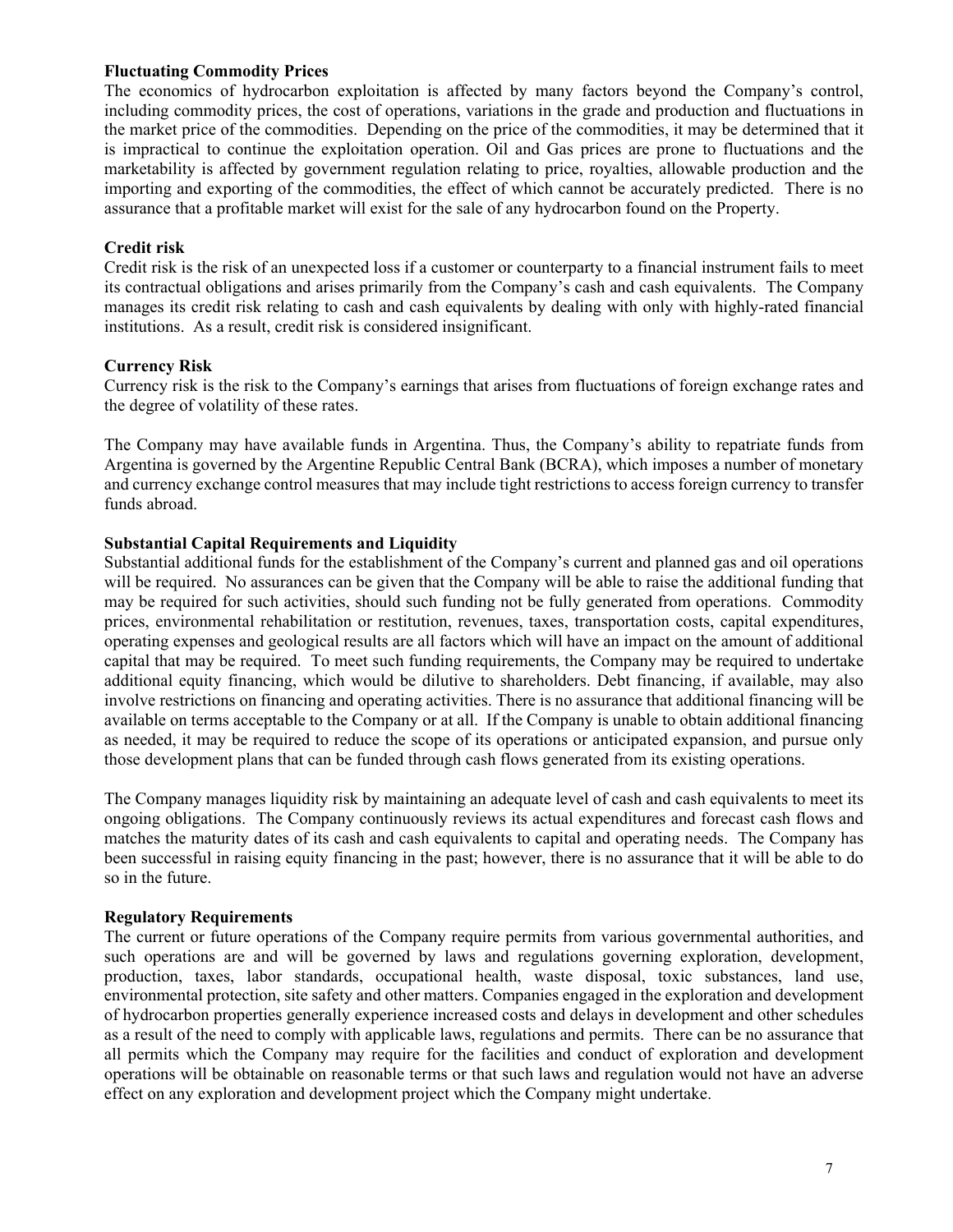Failure to comply with applicable laws, regulations and permitting requirements may result in enforcement actions, including orders issued by regulatory or judicial authorities causing operations to cease or be curtailed, and may include corrective measures requiring capital expenditures, installation of additional equipment or remedial actions. Parties engaged in exploration and development operations may be required to compensate those suffering loss or damage by reason of the exploration and development activities and may have civil or criminal fines or penalties imposed upon them for violation of applicable laws or regulations. Amendments to current laws, regulation and permits governing operations and activities of mineral companies, or more stringent implementation thereof, could have a material adverse impact on the Company and cause increases in capital expenditures or exploration and development costs or require abandonment or delays in the development of new properties.

### **Financing Risks and Dilution to Shareholders**

The Company will have limited financial resources. If the Company's exploration program on its properties is successful, additional funds will be required for the purposes of further exploration and development. There can be no assurance that the Company will be able to obtain adequate financing in the future or that such financing will be available on favorable terms or at all. It is likely such additional capital will be raised through the issuance of additional equity, which will result in dilution to the Company's shareholders.

### **Title to Properties**

Acquisition of title to hydrocarbon properties is a very detailed and time-consuming process. Title to, and the area of, properties may be disputed. The Company cannot give an assurance that title to the Property will not be challenged or impugned. Properties sometimes contain claims or transfer histories that examiners cannot verify. A successful claim that the Company, as the case may be, does not have title to the properties could cause the Company to lose any rights to explore, develop and produce any gas or oil on that property, without compensation for its prior expenditures relating to such property.

### **Requirement for Permits and Licenses**

As the Company potentially involves in exploration or development of oil  $\&$  gas, it and may need to acquire permits or licenses necessary to carry on proposed exploration or development activities on the properties. A substantial number of permits and licenses may be required should the Company proceed beyond exploration; such licenses and permits may be difficult to obtain and may be subject to changes in regulations and in various operational circumstances. It is uncertain whether the Company will be able to obtain all such licenses and permits.

### **Competition**

There is competition within the oil and gas industry for the discovery and acquisition of properties considered to have commercial potential. The Company will compete with other companies, many of which have greater financial, technical and other resources than the Company, for, among other things, the acquisition of claims, leases and other interests as well as for the recruitment and retention of qualified employees and other personnel.

#### **Reliance on Management and Dependence on Key Personnel**

The success of the Company will be largely dependent upon on the performance of the directors and officers and the ability to attract and retain key personnel. The loss of the services of these persons may have a material adverse effect on the Company's business and prospects. The Company will compete with numerous other companies for the recruitment and retention of qualified employees and contractors. There is no assurance that the Company can maintain the service of its directors and officers or other qualified personnel required to operate its business. Failure to do so could have a material adverse effect on the Company and its prospects.

#### **Environmental Risks**

The Company's exploration and appraisal programs will, in general, be subject to approval by regulatory bodies. Additionally, all phases of the oil and gas exploitation business present environmental risks and hazards and are subject to environmental regulation pursuant to a variety of international conventions and federal, provincial and municipal laws and regulations. Environmental legislation provides for, among other things, restrictions and prohibitions on spills, releases or emissions of various substances produced in association with operations. The legislation also requires that wells and facility sites be operated, maintained, abandoned and reclaimed to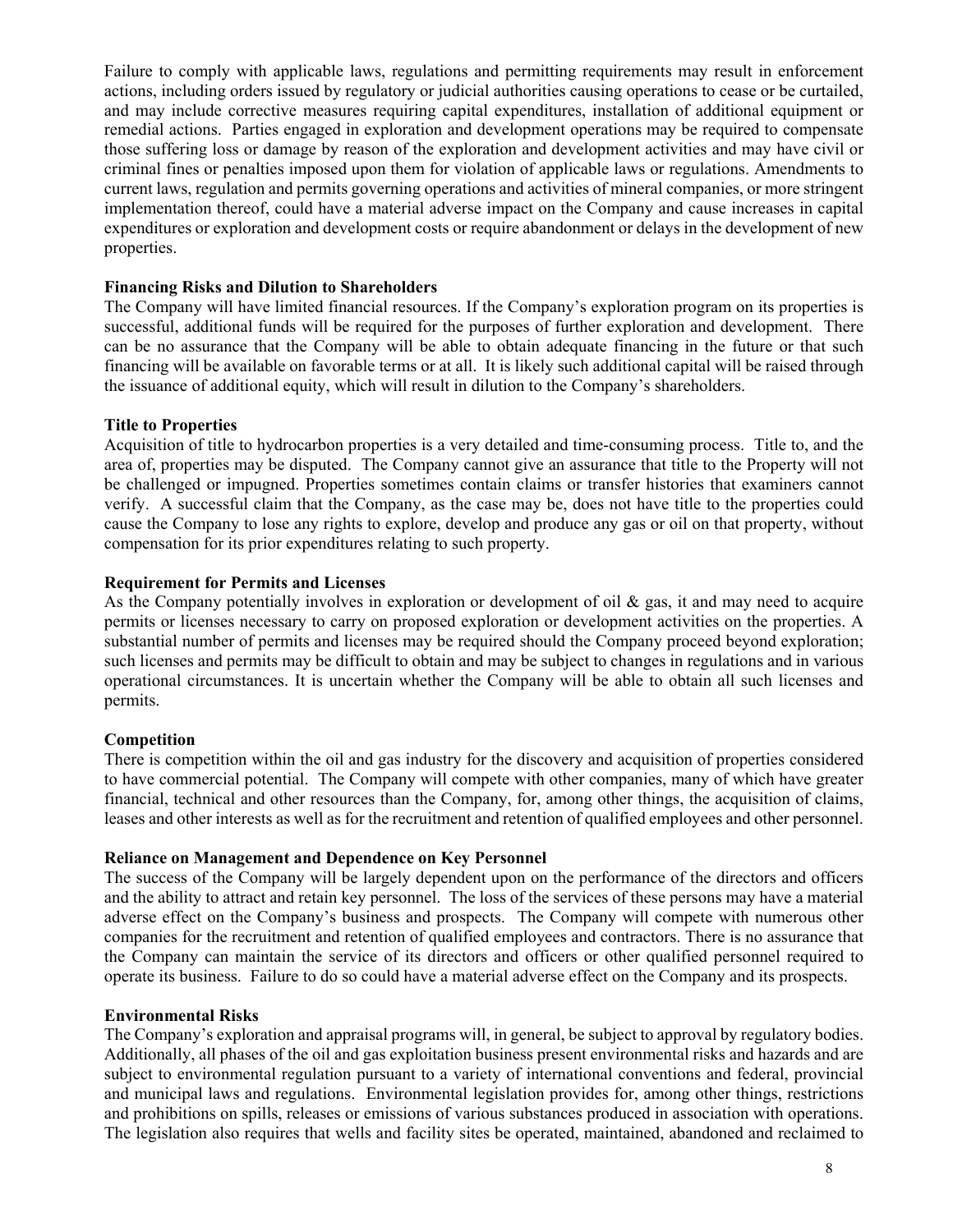the satisfaction of applicable regulatory authorities. Compliance with such legislation can require significant expenditures and a breach may result in the imposition of fines and penalties, some of which may be material. Environmental legislation is evolving in a manner expected to result in stricter standards and enforcement, larger fines and liability and potentially increased capital expenditures and operating costs.

### **Local Resident Concerns**

Apart from ordinary environmental issues, work on, or the development of the properties could be subject to resistance from local residents that could either prevent or delay exploration and development of the properties.

### **Uninsurable Risks**

Exploration, development and production operations on hydrocarbon properties involve numerous risks, including unexpected or unusual geological operating conditions, rock bursts, cave-ins, fires, floods, earthquakes and other environmental occurrences. It is not always possible to obtain insurance against all such risks and the Company may decide not to insure against certain risks as a result of high premiums or other reasons. Should such liabilities arise, they could have an adverse impact on the Company's results of operations and financial condition and could cause a decline in the value of the Company shares. The Company does not intend to maintain insurance against environmental risks.

### **Litigation**

The Company and/or its directors may be subject to a variety of civil or other legal proceedings, with or without merit.

# **FORWARD-LOOKING STATEMENTS**

This MD&A contains forward-looking statements. Forward-looking statements are projections of events, revenues, income, future economic performance or management's plans and objectives for future operations. In some cases, you can identify forward-looking statements by the use of terminology such as "may", "should", "expects", "plans", "anticipates", "believes", "estimates", "predicts", "potential" or "continue" or the negative of these terms or other comparable terminology. Examples of forward-looking statements made in this MD&A include statements about the Company's business plans; the costs and timing of its developments; its future investments and allocation of capital resources; success of exploration activities; requirements for additional capital; government regulation of mining operations. These statements are only predictions and involve known and unknown risks, uncertainties and other factors, including: general economic and business conditions, fluctuations in worldwide prices and demand for minerals; our lack of operating history; the actual results of current exploration activities; conclusions or economic evaluations; changes in project parameters as plans continue to be refined; possible variations in grade and or recovery rates; failure of plant, equipment or processes to operate as anticipated; accidents, labor disputes or other risks of the oil  $\&$  gas industry; delays in obtaining government approvals or financing or incompletion of development or construction activities, any of which may cause our or our industry's actual results, levels of activity, performance or achievements to be materially different from any future results, levels of activity, performance or achievements expressed or implied by these forward-looking statements.

The Company has no working interest in any Property and does not claim to report any reserves, resources other than reserves or measurements thereof. Jagercor´s interest was limited to a funding agreement in the form of the Agreement entered into with Central.

Any references in this MD&A to test rates, flow rates, initial and/or final raw test or production rates, early production, test volumes behind pipe and/or "flush" production rates are useful in confirming the presence of hydrocarbon, however, such rates are not necessarily indicative of long-term performance or of ultimate recovery. Readers are cautioned not to place reliance on such rates in calculating the aggregate production for Jagercor or its partners.

All calculations converting natural gas to barrels of oil equivalent ("boe") have been made using a conversion ratio of six thousand cubic feet (six "Mcf") of natural gas to one barrel of oil, unless otherwise stated. The use of boe may be misleading, particularly if used in isolation, as the conversion ratio of six Mcf of natural gas to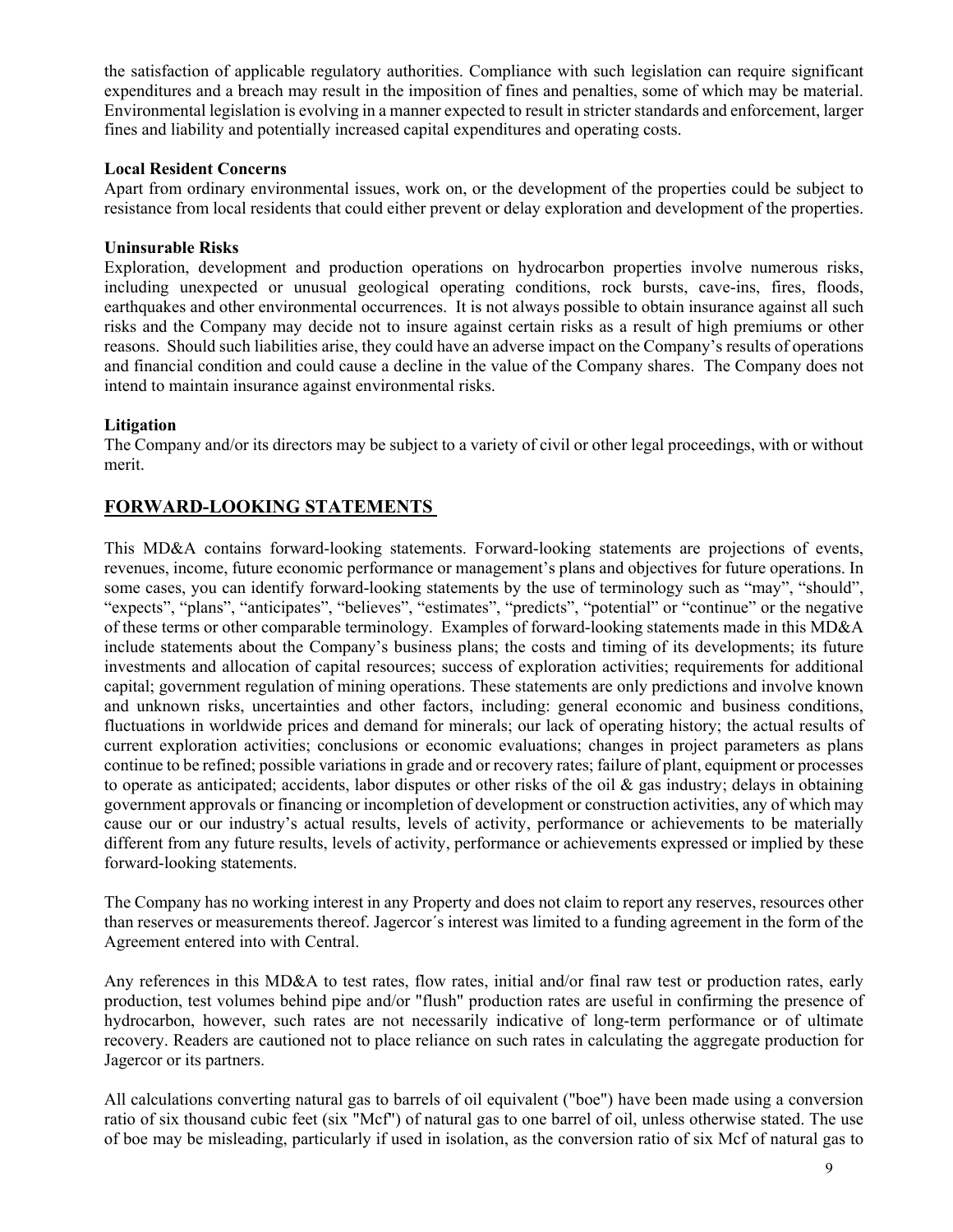one barrel of oil is based on an energy equivalency conversion method primarily applicable at the burner tip and does not represent a value equivalency at the wellhead.

While these forward-looking statements and any assumptions upon which they are based are made in good faith and reflect our current judgment regarding the direction of the Company's business, actual results will almost always vary, sometimes materially, from any estimates, predictions, projections, assumptions or other future performance suggested herein. Except as required by applicable law, including the securities laws of the Canada, the Company does not intend to update any of the forward-looking statements to conform these statements to actual results.

# **MANAGEMENT'S REPORT ON INTERNAL CONTROLS OVER FINANCIAL REPORTING**

In connection with Exemption Orders issued in November 2007 by each of the securities commissions across Canada, the Chief Executive Officer ("CEO") and Chief Financial Officer ("CFO") of the Company will file a Venture Issuer Basic Certificate with respect to the financial information contained in the unaudited interim financial statements and the audited annual financial statements and respective accompanying MD&A.

In contrast to the certificate under National Instrument ("NI") 52-109 (Certification of Disclosure in Issuer's Annual and Interim Filings), the Venture Issuer Basic Certification includes a 'Note to Reader' stating that the CEO and CFO do not make any representations relating to the establishment and maintenance of disclosure controls and procedures and internal control over financing reporting, as defined in NI 52-109.

# **FINANCIAL AND OTHER INSTRUMENTS**

### *Fair Value*

The fair value of the Company's accounts receivable, and trade and other payables, approximate carrying value, which is the amount recorded on the consolidated statement of financial position. The fair value of the Company's investment, carried at amortized cannot be determined as there is no fixed terms of repayment. The Company's other financial instruments, cash and cash equivalents, and short-term investment, under the fair value hierarchy are based on level one quoted prices in active markets for identical assets or liabilities.

The following table provides an analysis of the Company's financial instruments that are measured subsequent to initial recognition at fair value, grouped into Level 1 to 3 based on the degree to which the inputs used to determine the fair value are observable.

- Level 1 fair value measurements are those derived from quoted prices in active markets for identical assets or liabilities.
- Level 2 fair value measurements are those derived from inputs other than quoted prices included within Level 1, that are observable either directly or indirectly.
- Level 3 fair value measurements are those derived from valuation techniques that include inputs that are not based on observable market data. As at 31 July 2019, the Company does not have any Level 3 financial instruments.

### *Management of financial risks*

The financial risk arising from the Company's operations are credit risk, liquidity risk, interest rate risk, currency risk and commodity price risk. These risks arise from the normal course of operations and all transactions undertaken are to support the Company's ability to continue as a going concern. The risks associated with these financial instruments and the policies on how to mitigate these risks were set out in the "Risks and Uncertainties" section on page 10. Management manages and monitors these exposures to ensure appropriate measures are implemented on a timely and effective manner.